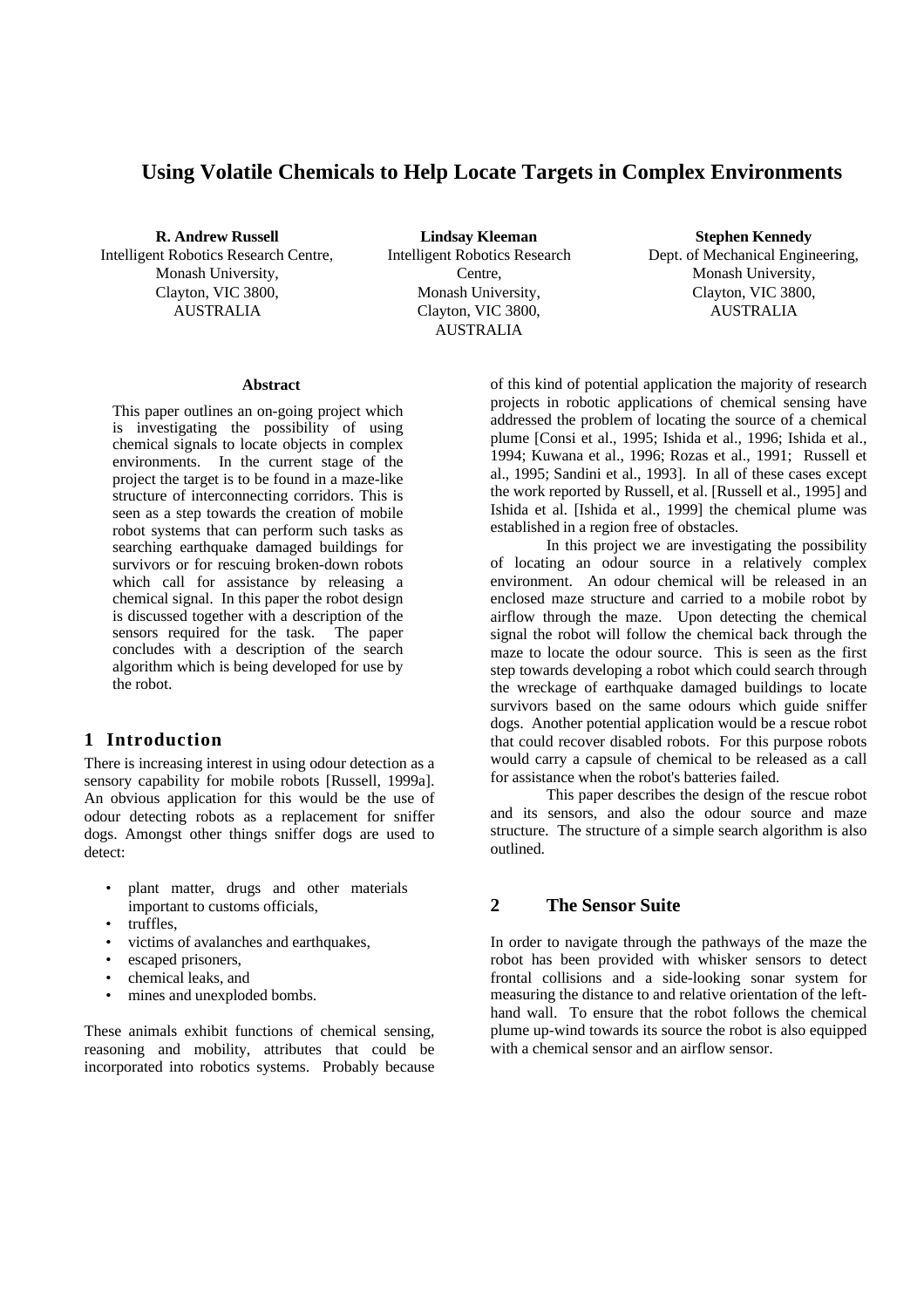#### 2.1 The Ultrasonic Sensor System

The ultrasonic sensor system consists of a central transmitter that is fed by a 40 kHz square-wave generated by the robot's on-board 68HC11 (see Figures 1 and 4). Twin receivers detect the returned echo which is amplified and rectified to give a logic output when the received pulse exceeds a set threshold. In theory this ultrasonic sensor can be used to determine the range and orientation of the left-hand wall using a single measurement. However, this would require the 68HC11to perform trigonometric calculations. The robot would also need to be reasonably well calibrated in order to make use of the resulting data. Instead the robot uses the following sensing procedure:

Perform a succession of sensing cycles which consist of making an ultrasonic measurement followed by a small turn until the robot is facing parallel to the wall. Range, which is the perpendicular distance to the wall, can then be calculated by the time of flight of the returned pulse:

$$
Range = \frac{ct}{2} \tag{1}
$$

where

 $c =$  speed of sound in air (approximately 330 m/s)

 $t =$  time of flight.

This approximation assumes that the transmitter and receiver are at the same location in space. After this sensing procedure is complete the position and orientation of the wall with respect to the robot is known.



Figure 1 A block diagram of the ultrasonic sensor.

#### 2.2 The Quartz Crystal Microbalance

This sensor uses a quartz crystal as a sensitive balance to weigh odour molecules. A chemical coating on the crystal is chosen to have a specific affinity for the target odorant molecules. When air containing molecules of this odour is drawn over the crystal some of the molecules become temporarily attached to the coating. This increases the mass of the crystal and lowers its resonant frequency. . A simple model proposed by Sauerbrey predicts the effect of small amounts of added mass:

$$
\Delta f = -\frac{2f^2 \Delta m}{r \nu} \tag{2}
$$

where:

|   | $=$ change in crystal resonant frequency           |
|---|----------------------------------------------------|
|   | $=$ crystal resonant frequency                     |
| m | $=$ increase in mass of the crystal per unit area, |
| r | $=$ density of crystal material                    |
| ν | $=$ velocity of sound in the crystal material      |
|   |                                                    |

Thus, for a 10Mhz crystal with a surface area of about  $4.4 \times 10^{-5}$  m<sup>2</sup> a mass loading of 2 nano-grams will give a frequency shift of more than 1 Hertz. In this experiment a crystal coated with silicone OV-17 was used to detect the target odorant camphor. In order to use the coated crystal in a sensor it must be incorporated into an oscillator circuit. A block diagram of the sensor circuit is shown in Figure 2. It incorporates a fixed 10 Mhz oscillator as well as the sensor oscillator and a D-type flip-flop to derive the difference frequency. This circuit consumes 55 mW and the complete sensor has a response time of the order of seconds.



Figure 2 Quartz crystal microbalance sensor circuit.

#### 2.3 Airflow Sensor

Measuring wind velocity and direction is difficult at low velocities. We have developed a novel active airflow velocity and direction sensor specifically for use with miniature mobile robots [Russell, 1999b]. This device works at low wind velocities and its simplicity, potential for miniaturisation and low power consumption make it suitable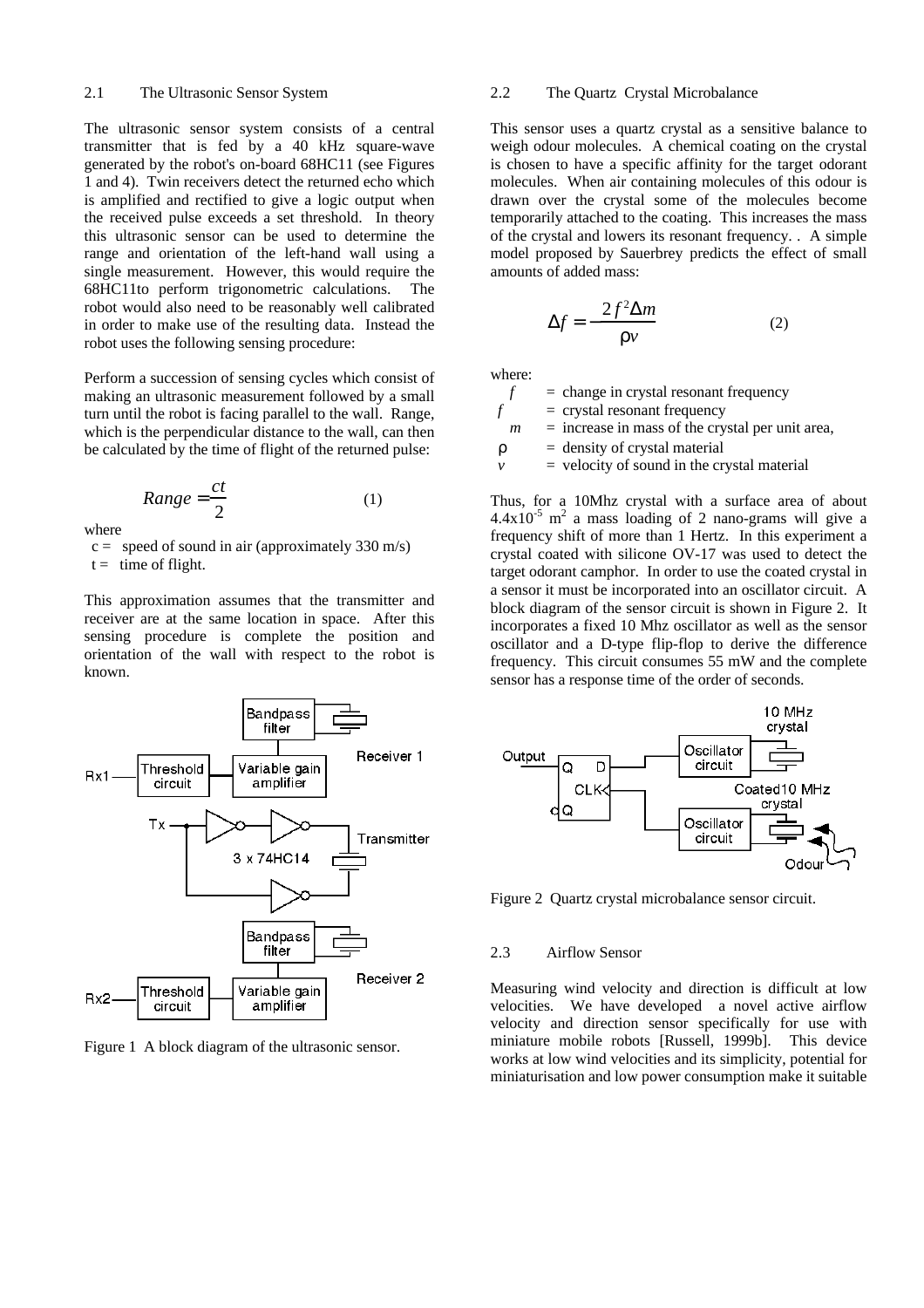for mounting on small robots such as the RAT robot used in this project. The key feature of the sensor is a flat plate or paddle rotated by a precision dc motor (see Figure 3). In still air the rotational speed of the paddle is constant. However, when situated in an airflow the paddle slows down when moving upwind and speeds up when moving downwind. This variation in paddle rotational speed is measured by an optical encoder and used to infer both wind direction and velocity. The difference between maximum and minimum paddle velocity is related to wind strength. Maximum paddle velocity will occur when the paddle is travelling in the same direction as the wind. This can be used to determine wind direction.



Figure 3 The main components of the airflow sensor.

### **3 The Robot**

The mobile platform used in this experiment is based on the Reactive Autonomous Testbed (RAT) robot which was designed in the Intelligent Robotics Research Centre at Monash University as a simple and inexpensive robot that could be built in large numbers. The basic RAT robot is driven by two side-by-side wheel units with a free-running ball as a third point of contact to provide balance. Optical encoders are attached to the wheel drive motors to measure wheel movement. This robot is equipped with front whiskers to act as close proximity sensors. Onboard intelligence is provided by a Motorola 68HC11 microcontroller. As well as controlling the movements of the robot and providing diagnostic tones the 68HC11 runs the whisker, ultrasonic, odour and airflow sensors and coordinates the overall search strategy. A photograph of the RAT robot including all of the sensors used in this project is shown in Figure 4.



Figure 4 The rescue robot: a RAT robot equipped with ultrasonic wall-following sensors, an airflow sensor, whisker bump sensors, and a chemical sensor.

# **4 The Experimental Environment**

To allow us to study the intended applications the robot is required to navigate in an environment constrained by obstacles. At the same time it must be able to detect odour concentration and airflow so that this information can be used to move towards the odour source. With these considerations in mind we built the enclosed maze structure shown in Figure 5. This maze is constructed from 470 mm by 270 mm by 270 mm cardboard boxes and can be quickly rebuilt in other configurations. A cooling fan powered via a variable transformer provides an adjustable airflow through the maze. In order to keep the airflow within the maze clear plastic sheeting covers the pathways in the maze.



Figure 5 The experimental environment - a simple maze with induced airflow.

The odour source consists of six short lengths of cardboard tube glued together and mounted on a block of wood. This provides a large surface area of semi-absorbent material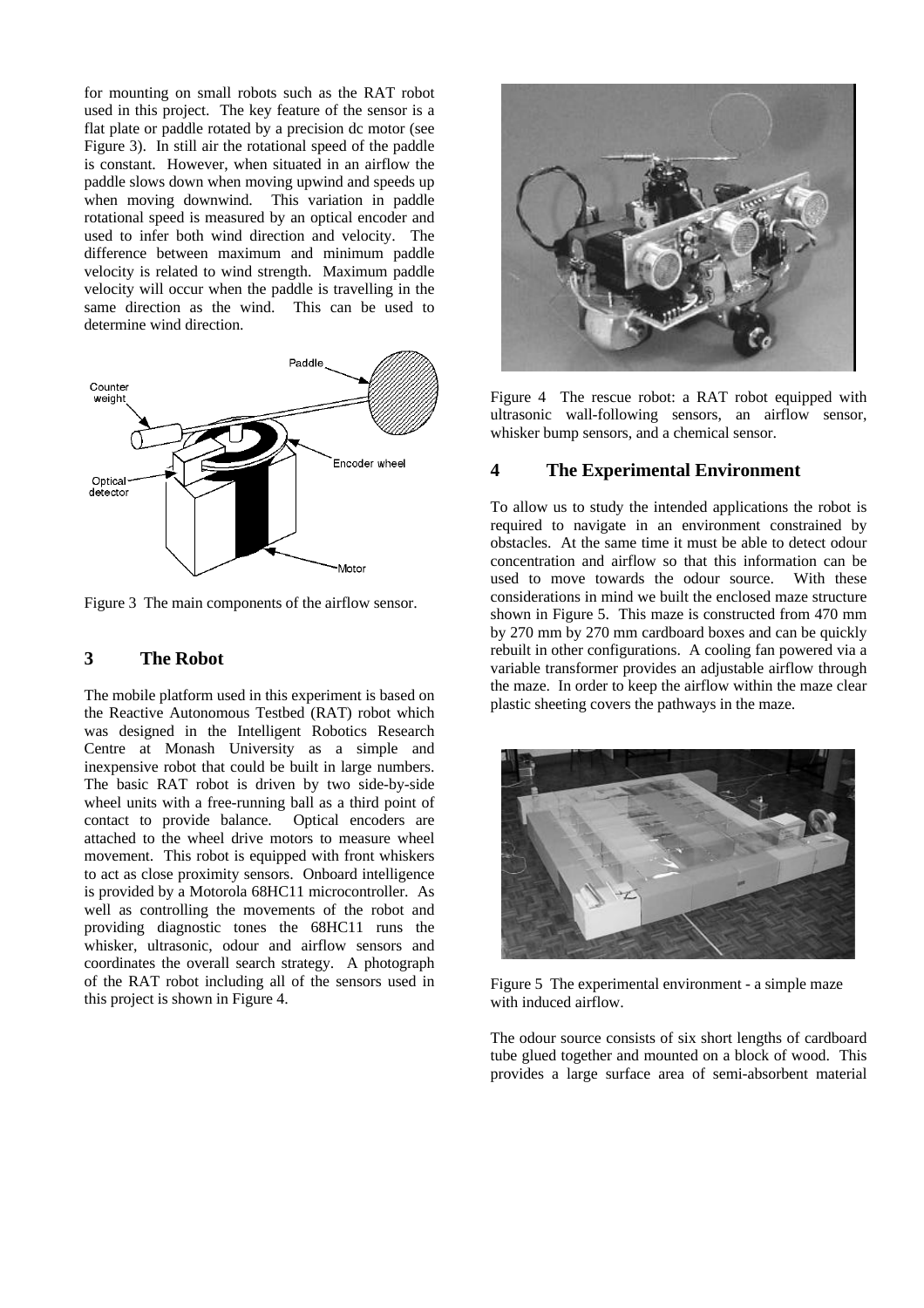which is sprayed with a solution of camphor dissolved in alcohol.

# **5 The Search Algorithm**

In the rescue scenario that is the basis for this project our robot will wait at the exit of the maze until it detects the chemical signal. It will then move into the maze using the ultrasonic sensor to maintain a constant separation from the left-hand wall. The robot will move straight ahead or turn left if there is a left-hand branch in the corridor. Right-hand branches will not be detected by the ultrasonic sensor and therefore will be ignored so far as wall following is concerned. However, right-hand branches will be detected if they affect the airflow direction or chemical concentration. In most cases wall-following behaviour alone will not lead to the chemical source.



Figure 6 The different situations encountered by the rescue robot.

Figures 6a to 6h show a number of situations that the robot could meet at a junction in the corridor. In each of the cases where the robot needs to back-track to

follow the correct path (Figures 6b, 6d, 6e and 6g) it will encounter a situation where it loses the odour signal (Figures 6b and 6g) or where it finds itself travelling downwind (Figures 6d and 6e). Therefore the airflow and odour sensors can be used to trigger a back-tracking behaviour. If the robot enters a blind leg of the maze then the reduced airflow can also be used to trigger back-tracking. This is not essential for successful odour source location because the left-hand wall following behaviour will eventually lead the robot out of the blind leg. The front whisker sensors will be activated at a left-hand turn in the maze or at the end of a blind leg. Backing away from the wall and turning 90 to the right will deal with these two situations.

The proposed control scheme is largely reactive involving the robot immediately responding to its sensor readings or responding after a fixed delay. This delay is to avoid unnecessary direction changes as a result of erroneous sensor readings that will occur due to fluctuations in the airflow, etc. Figure 7 shows the control scheme presented in the form of Brooks' subsumption architecture [Brooks, 1989]. Currently the software for controlling the wheel movements of the robot and the sensing functions of the sensors has been successfully completed. We are currently engaged in implementing and testing the full control scheme.



Figure 7 Proposed control scheme for the rescue robot.

# **6 Conclusions**

Robots could provide the mobility and sensing attributes of sniffer dogs. Animals require extensive training, they must be cared for by an expert handler, their attention span is short and they suffer from fatigue. Robotic systems could offer improvements in all of these areas. There are also environments where it would be physically impossible for animals and their handlers to operate. These include high concentrations of poison gas and nuclear radiation. Robots could be hardened to withstand these conditions and could even be considered to be disposable if they became too contaminated.

This paper reports on a project which aims to develop robotic systems which can perform some of the